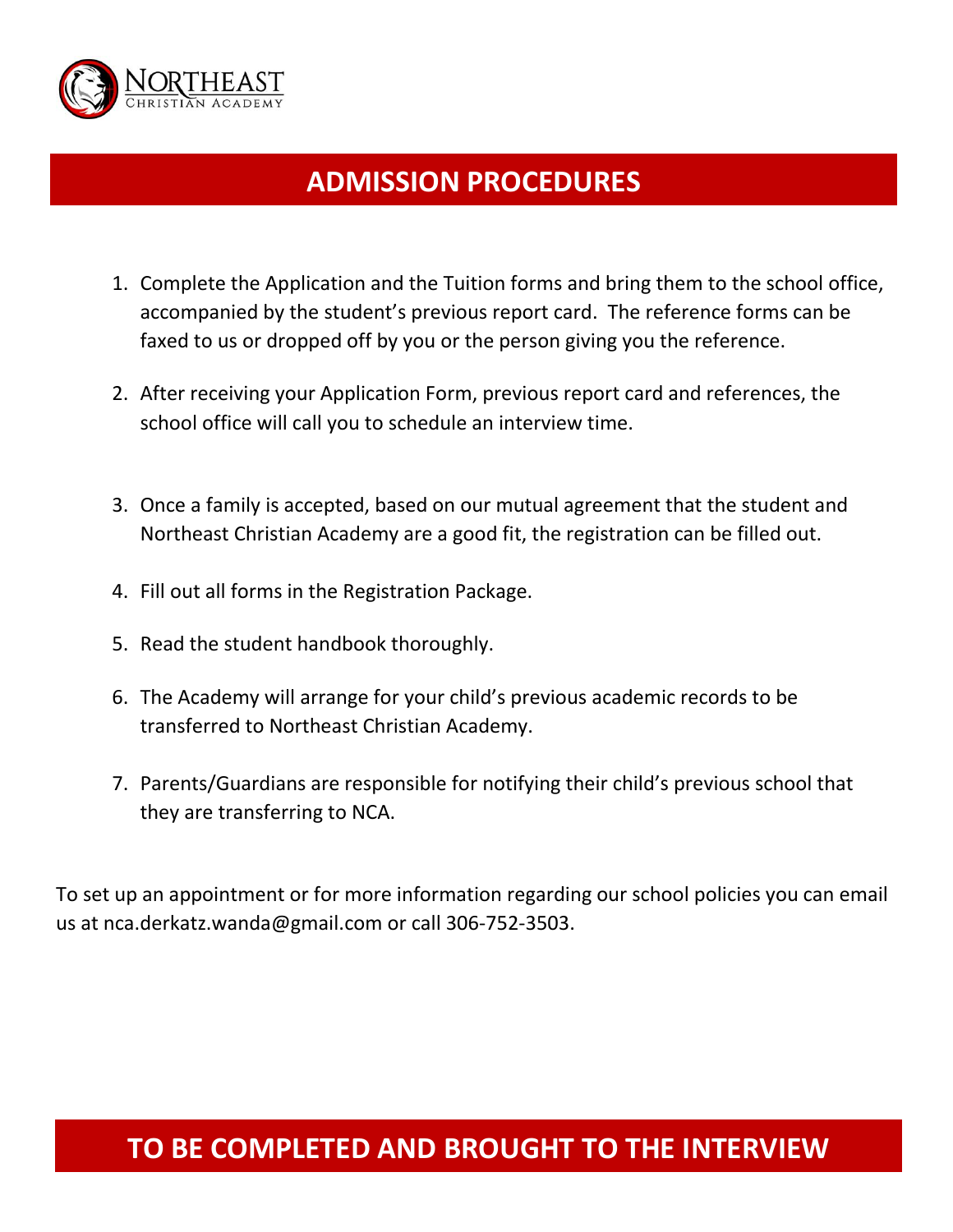

# Fully completed Application Form

- Tuition Worksheet Form
- **QCopy of Birth Certificate**
- **QCopy of Health Care Card**
- □ Copy of Permanent Resident Card OR Student Visa OR Study Permit if student is not a Canadian Citizen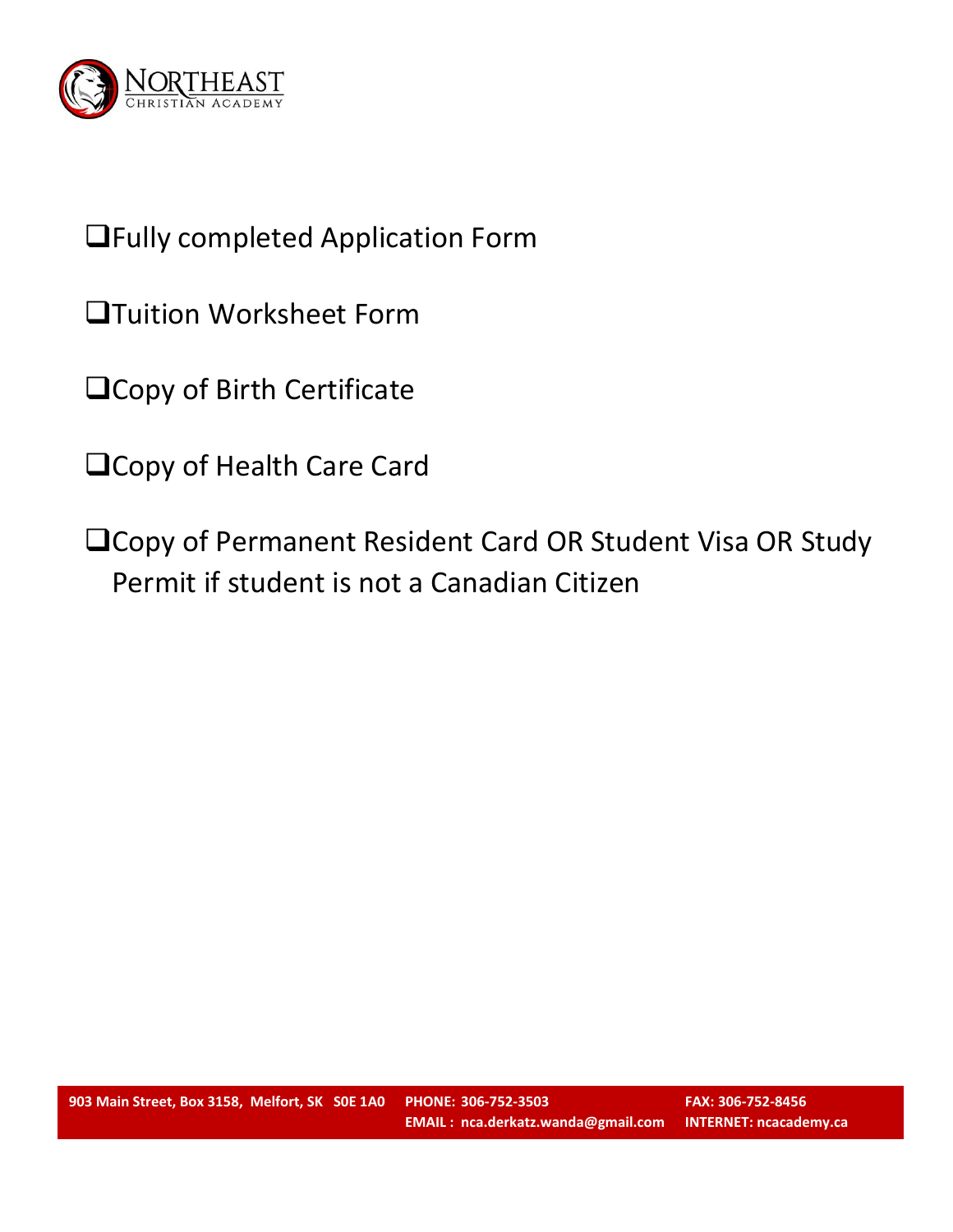

Date: \_\_\_\_\_\_\_\_\_\_\_\_\_\_\_\_\_\_\_\_\_, 20\_\_\_\_\_\_

## **APPLICATION FORM**

**This application must be filled out completely before your interview. Please drop it off before the day of your interview. An interview with the parents/guardian and the child will be required before final acceptance. If at that time, there is an agreement that your family and Northeast Christian Academy are a good fit, you will be contacted to complete the registration process.**

#### **PART 1 – STUDENT DEMOGRAPHICS (PLEASE PRINT CLEARLY)**

| Student's Legal Name: Manual Manual Manual Manual Manual Manual Manual Manual Manual Manual Manual Manual Manu              |                            |                 |                                          |
|-----------------------------------------------------------------------------------------------------------------------------|----------------------------|-----------------|------------------------------------------|
| (Last)                                                                                                                      | (First)                    |                 | (Middle)                                 |
|                                                                                                                             |                            |                 |                                          |
| Birthdate: ______/______/_________ (mm/dd/year)    Age: _________________                                                   |                            |                 | <b>Gender:</b> $\Box$ Male $\Box$ Female |
| Grade completed: _______________ Entering NCA in Grade: ________________                                                    |                            |                 | Start Date: <u>Start Date:</u>           |
|                                                                                                                             |                            |                 |                                          |
|                                                                                                                             |                            |                 |                                          |
| Apartment #/ House #                                                                                                        | Street                     | City            | Postal Code                              |
|                                                                                                                             |                            |                 |                                          |
| Student resides with (check one that applies):<br>$\Box$ Mother and Father $\Box$ Mother Only $\Box$ Father Only            |                            | $\Box$ Guardian |                                          |
|                                                                                                                             |                            |                 |                                          |
|                                                                                                                             |                            |                 |                                          |
|                                                                                                                             |                            |                 |                                          |
| Phone No. of Emergency Contact: New York and Service Contact and Service Contact of the Contact of The Contact              |                            |                 |                                          |
|                                                                                                                             | <b>MEDICAL INFORMATION</b> |                 |                                          |
|                                                                                                                             |                            |                 |                                          |
|                                                                                                                             |                            |                 |                                          |
|                                                                                                                             |                            |                 |                                          |
|                                                                                                                             |                            |                 |                                          |
|                                                                                                                             |                            |                 |                                          |
| Does your child have any medication and/or procedures that are required to be administered during the regular school hours? | YES.<br>NO.                |                 |                                          |

If you answered YES to the above question, please ask for a Parental Release and Authorization Form from the School Office, and return before the first day of your child's attendance in school.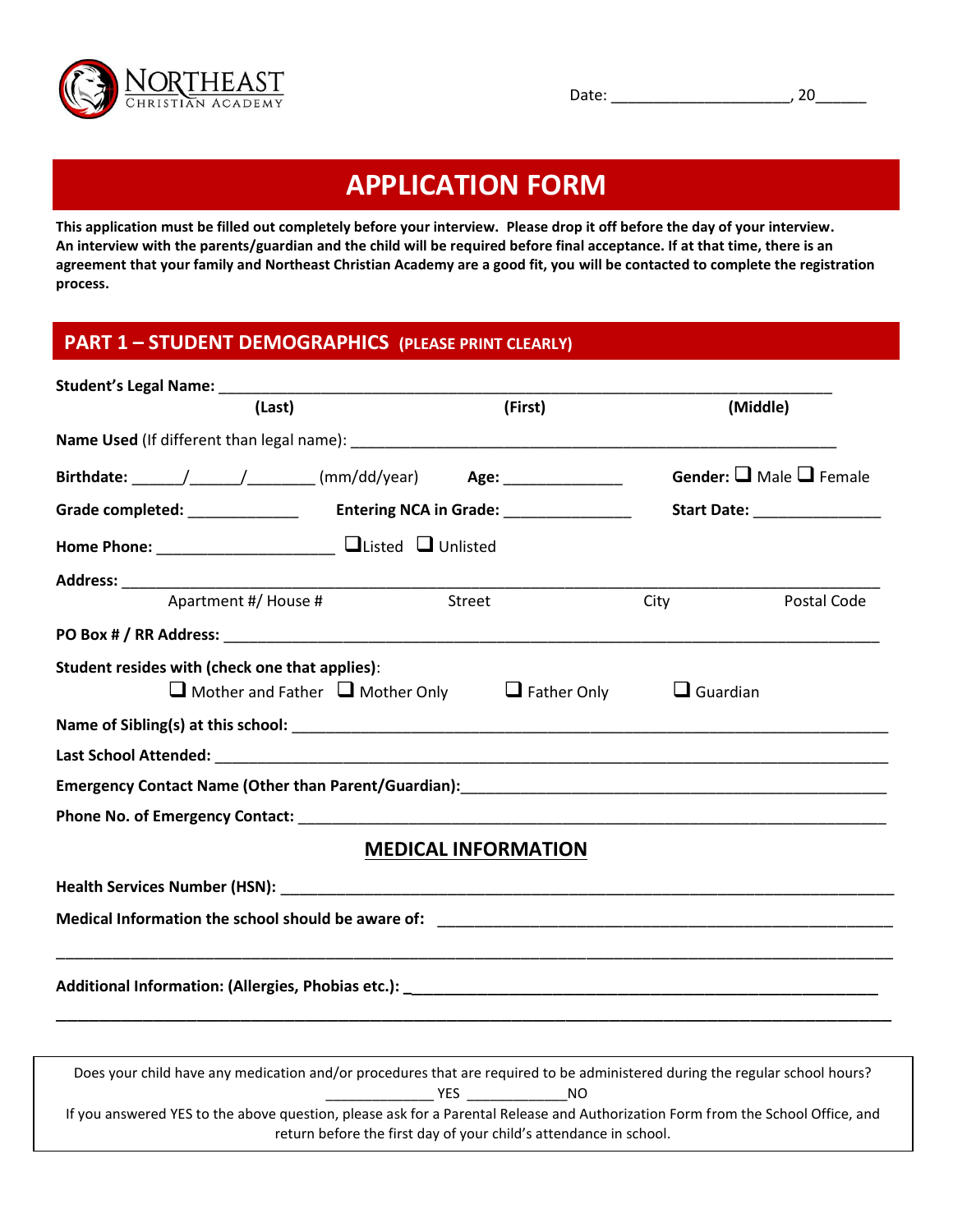

## **PART 1 – STUDENT DEMOGRAPHICS CON'T (PLEASE PRINT CLEARLY)**

| How did you hear about this school? The contract of the contract of the contract of the contract of the contract of the contract of the contract of the contract of the contract of the contract of the contract of the contra |              |                                                          |                                 |  |
|--------------------------------------------------------------------------------------------------------------------------------------------------------------------------------------------------------------------------------|--------------|----------------------------------------------------------|---------------------------------|--|
|                                                                                                                                                                                                                                |              |                                                          |                                 |  |
| Please provide a copy of the student's Birth Certificate.                                                                                                                                                                      |              |                                                          | COPY PROVIDED (CHECK)           |  |
|                                                                                                                                                                                                                                |              |                                                          |                                 |  |
|                                                                                                                                                                                                                                |              |                                                          |                                 |  |
|                                                                                                                                                                                                                                |              |                                                          |                                 |  |
| If the Student is NOT a Canadian Citizen, please check one of the following below to indicate what type of Resident<br>applies to the Student:                                                                                 |              |                                                          |                                 |  |
| $\Box$ Permanent Resident<br>$\Box$ Refugee                                                                                                                                                                                    |              | $\Box$ Temporary Resident<br>$\Box$ Student/Visitor Visa |                                 |  |
| If the Student is NOT a Canadian Citizen, please provide a copy of a Permanent Resident Card OR Student Visa OR<br><b>Study Permit.</b>                                                                                        |              |                                                          | COPY PROVIDED _________ (CHECK) |  |
| <b>PART 2 - PARENTAL/GUARDIAN CONTACT INFORMATION (PLEASE PRINT CLEARLY)</b>                                                                                                                                                   |              |                                                          |                                 |  |
| $\Box$ Married<br>$\Box$ Single $\Box$ Separated/Divorced                                                                                                                                                                      |              | $\Box$ Remarried $\Box$ Blended Family                   | $\Box$ Widowed                  |  |
| $\Box$ Custody Agreement is in place (Please provide a copy for our file)                                                                                                                                                      |              |                                                          |                                 |  |
| <b>Parent/Guardian Contact #1:</b>                                                                                                                                                                                             |              |                                                          |                                 |  |
|                                                                                                                                                                                                                                |              |                                                          |                                 |  |
|                                                                                                                                                                                                                                | (First Name) |                                                          | (Last Name)                     |  |
|                                                                                                                                                                                                                                |              |                                                          |                                 |  |
| (i.e. Mother, Father, Guardian, etc.)<br>Lives with student  OR give address below.                                                                                                                                            |              |                                                          |                                 |  |
|                                                                                                                                                                                                                                |              |                                                          |                                 |  |
| Apartment #/ House #                                                                                                                                                                                                           | Street       | City                                                     | Postal Code                     |  |
|                                                                                                                                                                                                                                |              |                                                          |                                 |  |
|                                                                                                                                                                                                                                |              |                                                          |                                 |  |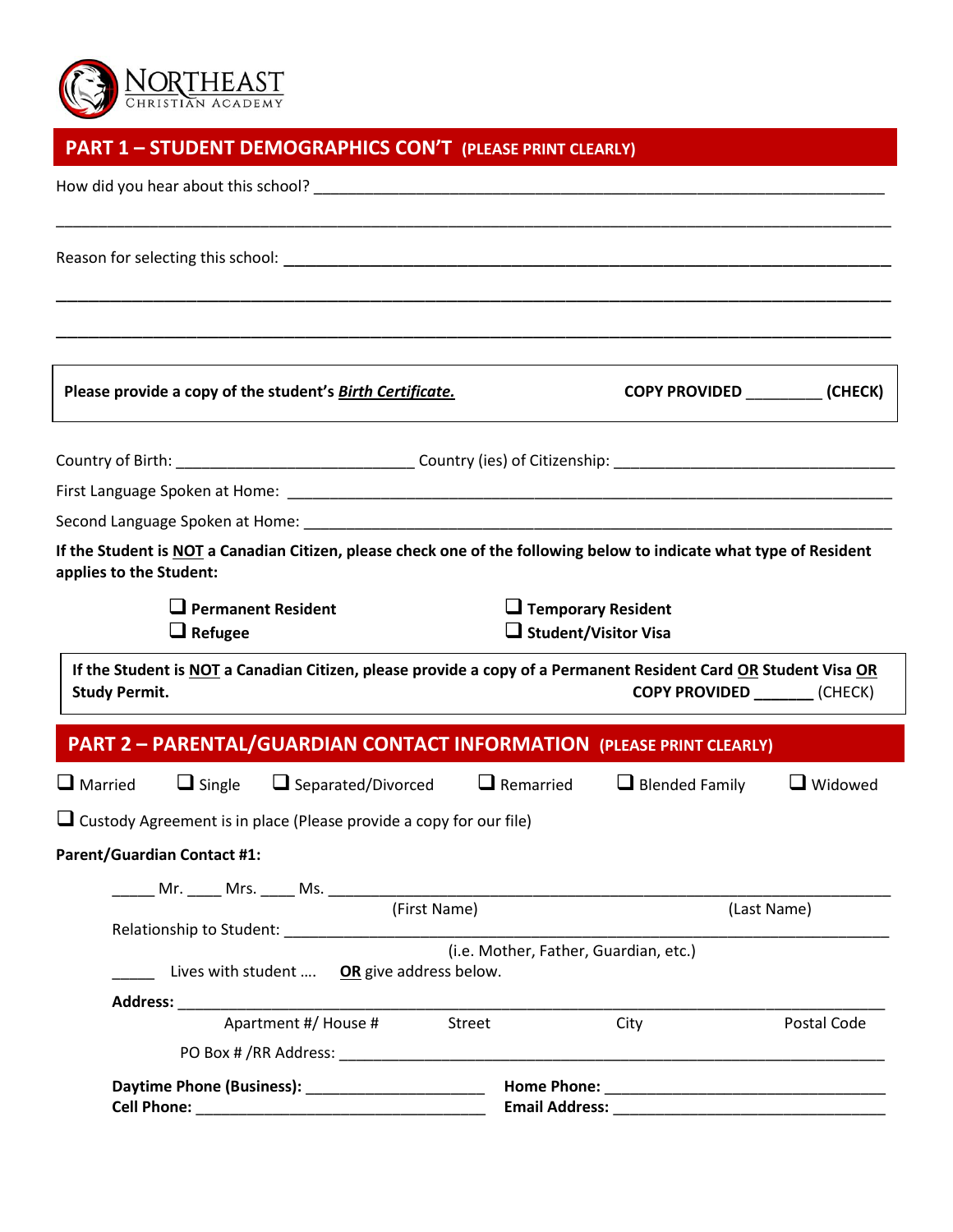

### **PART 2 – PARENTAL/GUARDIAN CONTACT INFORMATION CON'T (PLEASE PRINT CLEARLY)**

#### **Parent/Guardian Contact #2:**

| (First Name)                                                            | (Last Name)                           |
|-------------------------------------------------------------------------|---------------------------------------|
|                                                                         |                                       |
| Lives with student <b>OR</b> give address below.                        | (i.e. Mother, Father, Guardian, etc.) |
|                                                                         |                                       |
| Apartment #/ House # Street                                             | City<br>Postal Code                   |
|                                                                         |                                       |
| Daytime Phone (Business): ________________________                      |                                       |
|                                                                         |                                       |
| Parent/Guardian #1: Christian? Yes No                                   | Parent/Guardian #2: Christian? Yes No |
| Has applicant/student ever made a profession of faith in Christ? Yes No |                                       |

\_\_\_\_\_\_\_\_\_\_\_\_\_\_\_\_\_\_\_\_\_\_\_\_\_\_\_\_\_\_\_\_\_\_\_\_\_\_\_\_\_\_\_\_\_\_\_\_\_\_\_\_\_\_\_\_\_\_\_\_\_\_\_\_\_\_\_\_\_\_\_\_\_\_\_\_\_\_\_\_\_\_\_\_\_\_\_\_\_\_\_\_\_\_\_\_\_\_ \_\_\_\_\_\_\_\_\_\_\_\_\_\_\_\_\_\_\_\_\_\_\_\_\_\_\_\_\_\_\_\_\_\_\_\_\_\_\_\_\_\_\_\_\_\_\_\_\_\_\_\_\_\_\_\_\_\_\_\_\_\_\_\_\_\_\_\_\_\_\_\_\_\_\_\_\_\_\_\_\_\_\_\_\_\_\_\_\_\_\_\_\_\_\_\_\_\_ \_\_\_\_\_\_\_\_\_\_\_\_\_\_\_\_\_\_\_\_\_\_\_\_\_\_\_\_\_\_\_\_\_\_\_\_\_\_\_\_\_\_\_\_\_\_\_\_\_\_\_\_\_\_\_\_\_\_\_\_\_\_\_\_\_\_\_\_\_\_\_\_\_\_\_\_\_\_\_\_\_\_\_\_\_\_\_\_\_\_\_\_\_\_\_\_\_\_ \_\_\_\_\_\_\_\_\_\_\_\_\_\_\_\_\_\_\_\_\_\_\_\_\_\_\_\_\_\_\_\_\_\_\_\_\_\_\_\_\_\_\_\_\_\_\_\_\_\_\_\_\_\_\_\_\_\_\_\_\_\_\_\_\_\_\_\_\_\_\_\_\_\_\_\_\_\_\_\_\_\_\_\_\_\_\_\_\_\_\_\_\_\_\_\_\_\_

\_\_\_\_\_\_\_\_\_\_\_\_\_\_\_\_\_\_\_\_\_\_\_\_\_\_\_\_\_\_\_\_\_\_\_\_\_\_\_\_\_\_\_\_\_\_\_\_\_\_\_\_\_\_\_\_\_\_\_\_\_\_\_\_\_\_\_\_\_\_\_\_\_\_\_\_\_\_\_\_\_\_\_\_\_\_\_\_\_\_\_\_\_\_\_\_\_\_ \_\_\_\_\_\_\_\_\_\_\_\_\_\_\_\_\_\_\_\_\_\_\_\_\_\_\_\_\_\_\_\_\_\_\_\_\_\_\_\_\_\_\_\_\_\_\_\_\_\_\_\_\_\_\_\_\_\_\_\_\_\_\_\_\_\_\_\_\_\_\_\_\_\_\_\_\_\_\_\_\_\_\_\_\_\_\_\_\_\_\_\_\_\_\_\_\_\_

\_\_\_\_\_\_\_\_\_\_\_\_\_\_\_\_\_\_\_\_\_\_\_\_\_\_\_\_\_\_\_\_\_\_\_\_\_\_\_\_\_\_\_\_\_\_\_\_\_\_\_\_\_\_\_\_\_\_\_\_\_\_\_\_\_\_\_\_\_\_\_\_\_\_\_\_\_\_\_\_\_\_\_\_\_\_\_\_\_\_\_\_\_\_\_\_\_\_ \_\_\_\_\_\_\_\_\_\_\_\_\_\_\_\_\_\_\_\_\_\_\_\_\_\_\_\_\_\_\_\_\_\_\_\_\_\_\_\_\_\_\_\_\_\_\_\_\_\_\_\_\_\_\_\_\_\_\_\_\_\_\_\_\_\_\_\_\_\_\_\_\_\_\_\_\_\_\_\_\_\_\_\_\_\_\_\_\_\_\_\_\_\_\_\_\_\_

\_\_\_\_\_\_\_\_\_\_\_\_\_\_\_\_\_\_\_\_\_\_\_\_\_\_\_\_\_\_\_\_\_\_\_\_\_\_\_\_\_\_\_\_\_\_\_\_\_\_\_\_\_\_\_\_\_\_\_\_\_\_\_\_\_\_\_\_\_\_\_\_\_\_\_\_\_\_\_\_\_\_\_\_\_\_\_\_\_\_\_\_\_\_\_\_\_\_

### **PART 3 – STUDENT BEHAVIOR AND HISTORY (PLEASE PRINT CLEARLY)**

What are some of your child's strengths, or things you would like us to know: \_\_\_\_\_\_\_\_\_\_\_\_\_\_\_\_\_\_\_\_\_\_\_\_\_\_\_\_\_\_\_\_

Has the student ever had academic, or behaviour challenges?

Yes No Filly yes, please explain:  $\frac{1}{2}$  and  $\frac{1}{2}$  and  $\frac{1}{2}$  and  $\frac{1}{2}$  and  $\frac{1}{2}$  and  $\frac{1}{2}$  and  $\frac{1}{2}$  and  $\frac{1}{2}$  and  $\frac{1}{2}$  and  $\frac{1}{2}$  and  $\frac{1}{2}$  and  $\frac{1}{2}$  and  $\frac{1}{2}$  and  $\frac{1}{$ 

Has this student previously been on a personal program plan in school for learning or behavioural challenges?

Yes \_\_\_\_\_\_\_\_No \_\_\_\_\_\_\_\_\_\_ if yes, please explain: \_\_\_\_\_\_\_\_\_\_\_\_\_\_\_\_\_\_\_\_\_\_\_\_\_\_\_\_\_\_\_\_\_\_\_\_\_\_\_\_\_\_\_\_\_\_\_\_\_\_\_\_\_\_\_\_

Has this student ever repeated a grade in school? Yes \_\_\_\_\_\_\_\_No \_\_\_\_\_\_\_\_\_\_ if yes, please explain: \_\_\_\_\_\_\_\_\_\_\_\_\_\_\_\_\_\_\_\_\_\_\_\_\_\_\_\_\_\_\_\_\_\_\_\_\_\_\_\_\_\_\_\_\_\_\_\_\_\_\_\_\_\_\_\_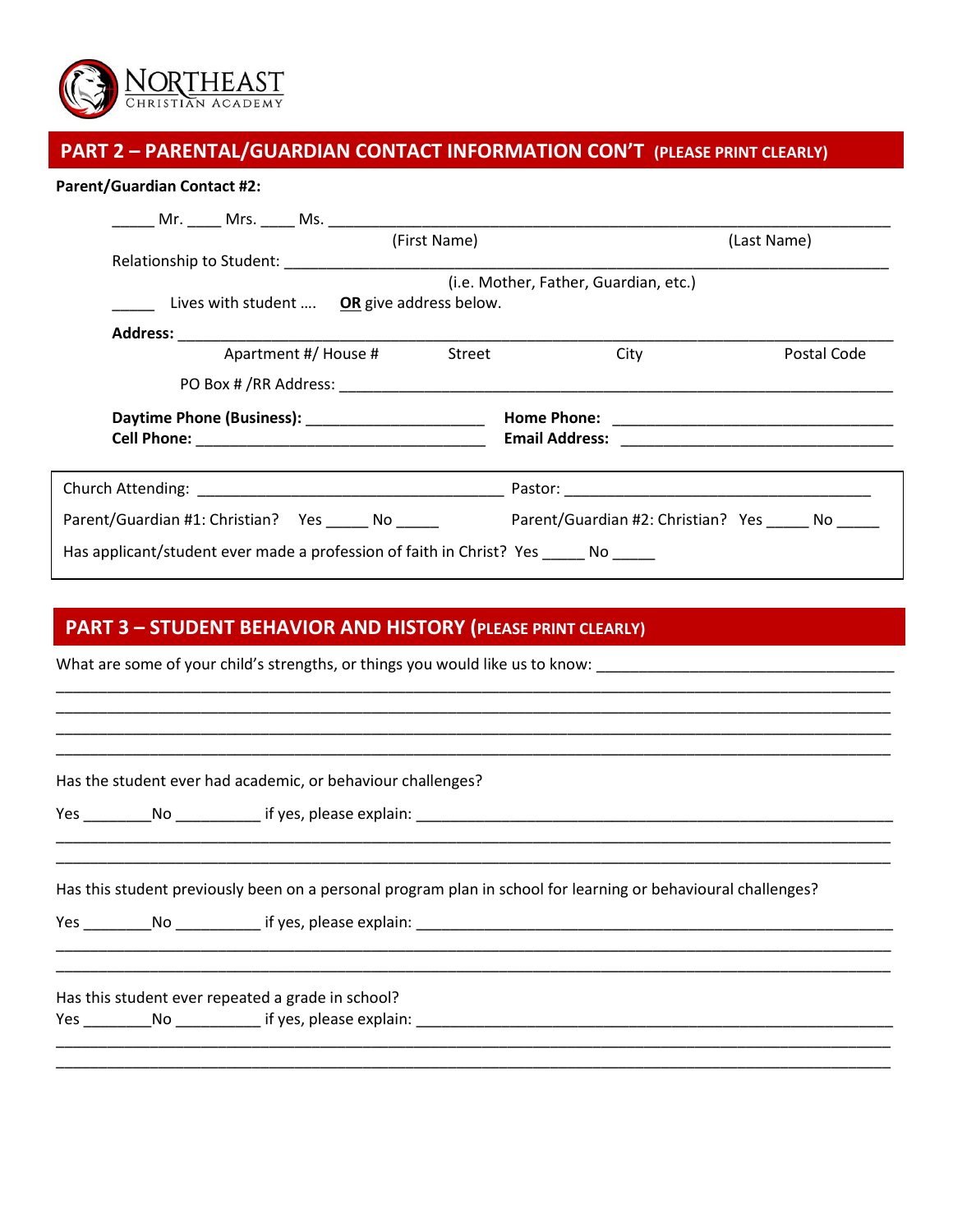

### **PART 3 – STUDENT BEHAVIOR AND HISTORY CON'T (PLEASE PRINT CLEARLY)**

Has your child had disciplinary difficulties?

Yes \_\_\_\_\_\_\_\_No \_\_\_\_\_\_\_\_\_\_ if yes, please explain: \_\_\_\_\_\_\_\_\_\_\_\_\_\_\_\_\_\_\_\_\_\_\_\_\_\_\_\_\_\_\_\_\_\_\_\_\_\_\_\_\_\_\_\_\_\_\_\_\_\_\_\_\_\_\_\_

Has your child ever been expelled, dismissed, suspended, or refused admission to another school? Yes \_\_\_\_\_\_\_\_No \_\_\_\_\_\_\_\_\_\_ if yes, please explain: \_\_\_\_\_\_\_\_\_\_\_\_\_\_\_\_\_\_\_\_\_\_\_\_\_\_\_\_\_\_\_\_\_\_\_\_\_\_\_\_\_\_\_\_\_\_\_\_\_\_\_\_\_\_\_\_

\_\_\_\_\_\_\_\_\_\_\_\_\_\_\_\_\_\_\_\_\_\_\_\_\_\_\_\_\_\_\_\_\_\_\_\_\_\_\_\_\_\_\_\_\_\_\_\_\_\_\_\_\_\_\_\_\_\_\_\_\_\_\_\_\_\_\_\_\_\_\_\_\_\_\_\_\_\_\_\_\_\_\_\_\_\_\_\_\_\_\_\_\_\_\_\_\_\_ \_\_\_\_\_\_\_\_\_\_\_\_\_\_\_\_\_\_\_\_\_\_\_\_\_\_\_\_\_\_\_\_\_\_\_\_\_\_\_\_\_\_\_\_\_\_\_\_\_\_\_\_\_\_\_\_\_\_\_\_\_\_\_\_\_\_\_\_\_\_\_\_\_\_\_\_\_\_\_\_\_\_\_\_\_\_\_\_\_\_\_\_\_\_\_\_\_\_

\_\_\_\_\_\_\_\_\_\_\_\_\_\_\_\_\_\_\_\_\_\_\_\_\_\_\_\_\_\_\_\_\_\_\_\_\_\_\_\_\_\_\_\_\_\_\_\_\_\_\_\_\_\_\_\_\_\_\_\_\_\_\_\_\_\_\_\_\_\_\_\_\_\_\_\_\_\_\_\_\_\_\_\_\_\_\_\_\_\_\_\_\_\_\_\_\_\_ \_\_\_\_\_\_\_\_\_\_\_\_\_\_\_\_\_\_\_\_\_\_\_\_\_\_\_\_\_\_\_\_\_\_\_\_\_\_\_\_\_\_\_\_\_\_\_\_\_\_\_\_\_\_\_\_\_\_\_\_\_\_\_\_\_\_\_\_\_\_\_\_\_\_\_\_\_\_\_\_\_\_\_\_\_\_\_\_\_\_\_\_\_\_\_\_\_\_

\_\_\_\_\_\_\_\_\_\_\_\_\_\_\_\_\_\_\_\_\_\_\_\_\_\_\_\_\_\_\_\_\_\_\_\_\_\_\_\_\_\_\_\_\_\_\_\_\_\_\_\_\_\_\_\_\_\_\_\_\_\_\_\_\_\_\_\_\_\_\_\_\_\_\_\_\_\_\_\_\_\_\_\_\_\_\_\_\_\_\_\_\_\_\_\_\_\_ \_\_\_\_\_\_\_\_\_\_\_\_\_\_\_\_\_\_\_\_\_\_\_\_\_\_\_\_\_\_\_\_\_\_\_\_\_\_\_\_\_\_\_\_\_\_\_\_\_\_\_\_\_\_\_\_\_\_\_\_\_\_\_\_\_\_\_\_\_\_\_\_\_\_\_\_\_\_\_\_\_\_\_\_\_\_\_\_\_\_\_\_\_\_\_\_\_\_

\_\_\_\_\_\_\_\_\_\_\_\_\_\_\_\_\_\_\_\_\_\_\_\_\_\_\_\_\_\_\_\_\_\_\_\_\_\_\_\_\_\_\_\_\_\_\_\_\_\_\_\_\_\_\_\_\_\_\_\_\_\_\_\_\_\_\_\_\_\_\_\_\_\_\_\_\_\_\_\_\_\_\_\_\_\_\_\_\_\_\_\_\_\_\_\_\_\_ \_\_\_\_\_\_\_\_\_\_\_\_\_\_\_\_\_\_\_\_\_\_\_\_\_\_\_\_\_\_\_\_\_\_\_\_\_\_\_\_\_\_\_\_\_\_\_\_\_\_\_\_\_\_\_\_\_\_\_\_\_\_\_\_\_\_\_\_\_\_\_\_\_\_\_\_\_\_\_\_\_\_\_\_\_\_\_\_\_\_\_\_\_\_\_\_\_\_

Has your child ever been in trouble with the law, arrested, etc.? Yes \_\_\_\_\_\_\_\_No \_\_\_\_\_\_\_\_\_\_ if yes, please explain: \_\_\_\_\_\_\_\_\_\_\_\_\_\_\_\_\_\_\_\_\_\_\_\_\_\_\_\_\_\_\_\_\_\_\_\_\_\_\_\_\_\_\_\_\_\_\_\_\_\_\_\_\_\_\_\_

Has your child ever used tobacco or drugs of any kind? Yes \_\_\_\_\_\_\_\_No \_\_\_\_\_\_\_\_\_\_ if yes, please explain: \_\_\_\_\_\_\_\_\_\_\_\_\_\_\_\_\_\_\_\_\_\_\_\_\_\_\_\_\_\_\_\_\_\_\_\_\_\_\_\_\_\_\_\_\_\_\_\_\_\_\_\_\_\_\_

Has the child ever been TESTED for or DIAGNOSED as having any of the following:

| ADD/ADHD/ADD atypical type:           | Tested: $\Box$ Yes $\Box$ No / $\Box$ Diagnosed: $\Box$ Yes $\Box$ No |
|---------------------------------------|-----------------------------------------------------------------------|
| Autism Spectrum Disorder:             | Tested: $\Box$ Yes $\Box$ No / $\Box$ Diagnosed: $\Box$ Yes $\Box$ No |
| Learning Disability:                  | Tested: $\Box$ Yes $\Box$ No / $\Box$ Diagnosed: $\Box$ Yes $\Box$ No |
| <b>Physical or Sensory Handicaps:</b> | Tested: $\Box$ Yes $\Box$ No / $\Box$ Diagnosed: $\Box$ Yes $\Box$ No |
| Other:                                | Tested: $\Box$ Yes $\Box$ No / $\Box$ Diagnosed: $\Box$ Yes $\Box$ No |

#### **STATEMENT OF COMMITMENT:**

Because the education of children is a cooperative venture between parents/guardian and the school, I/we agree to abide by the policies and regulations of Northeast Christian Academy, and agree to uphold the decisions of the school administration. By signing this form, I agree that all information given is true, current and correct. I understand that any information knowingly omitted or falsified by a parent/guardian may result in an application being rejected or the possibility of that student being removed from enrollment in the program.

| (Parent's/Guardian's Name – Please Print) | (Parent's/Guardian's Signature) | (Date signed) |
|-------------------------------------------|---------------------------------|---------------|
| (Parent's/Guardian's Name - Please Print) | (Parent's/Guardian's Signature) | (Date signed) |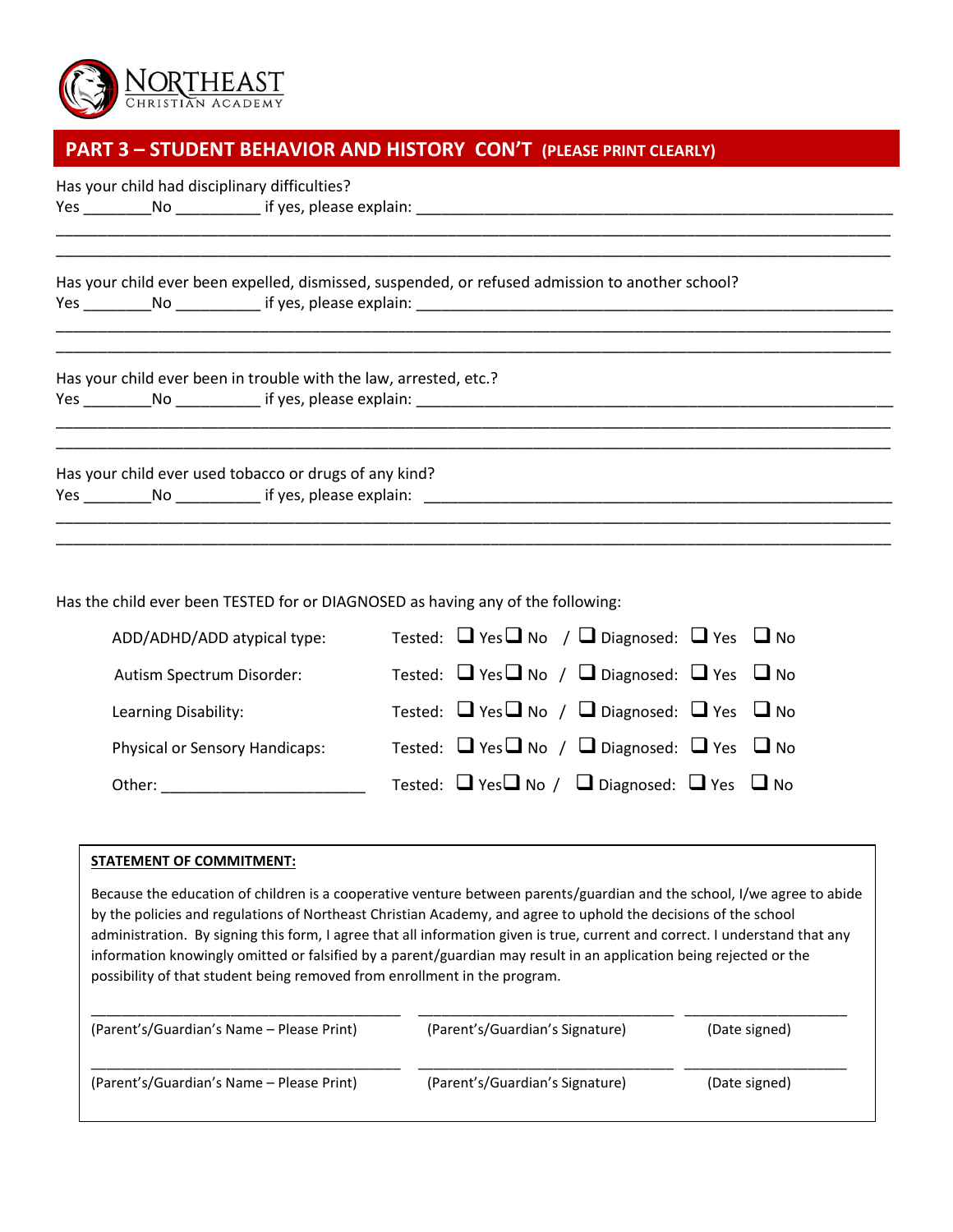

## **REFERENCE FORM**

Dear Parents/Guardians,

Please complete this portion of the Reference Form, even if you do not attend church regularly, and pass it along to one of the following:

- If you **do** have a home church- Please ask **your pastor** to complete the Pastoral Reference Form and return it to Northeast Christian Academy, along with this page.
- If you **do not** have a home church- Please have an **alternate reference** complete the Alternate Reference Form and return it to Northeast Christian Academy, along with this page.

Names of Parents/Guardian applying for admission to Northeast Christian Academy:

| Father/Guardian: _____________                    |                                                                                                                       |                           |
|---------------------------------------------------|-----------------------------------------------------------------------------------------------------------------------|---------------------------|
|                                                   | (Please print name)                                                                                                   |                           |
|                                                   |                                                                                                                       |                           |
|                                                   | (Please print name)                                                                                                   |                           |
| Do you have a Home Church? : $\Box$ Yes $\Box$ No |                                                                                                                       |                           |
| If no, please explain:                            | <u> 1980 - Johann Stoff, deutscher Stoff, der Stoff, der Stoff, der Stoff, der Stoff, der Stoff, der Stoff, der S</u> |                           |
|                                                   |                                                                                                                       |                           |
|                                                   |                                                                                                                       |                           |
| If yes, Name of Home Church:                      |                                                                                                                       |                           |
| Names of applicants:                              |                                                                                                                       |                           |
|                                                   |                                                                                                                       | Grade Entering: _________ |
|                                                   | <u> 1989 - Johann Stoff, amerikansk politiker (d. 1989)</u>                                                           | Grade Entering: _________ |
|                                                   | <u> 1989 - Johann Stoff, deutscher Stoff, der Stoff, der Stoff, der Stoff, der Stoff, der Stoff, der Stoff, der S</u> | Grade Entering: ________  |
|                                                   |                                                                                                                       | Grade Entering: ________  |
|                                                   |                                                                                                                       | Grade Entering: _________ |
|                                                   |                                                                                                                       |                           |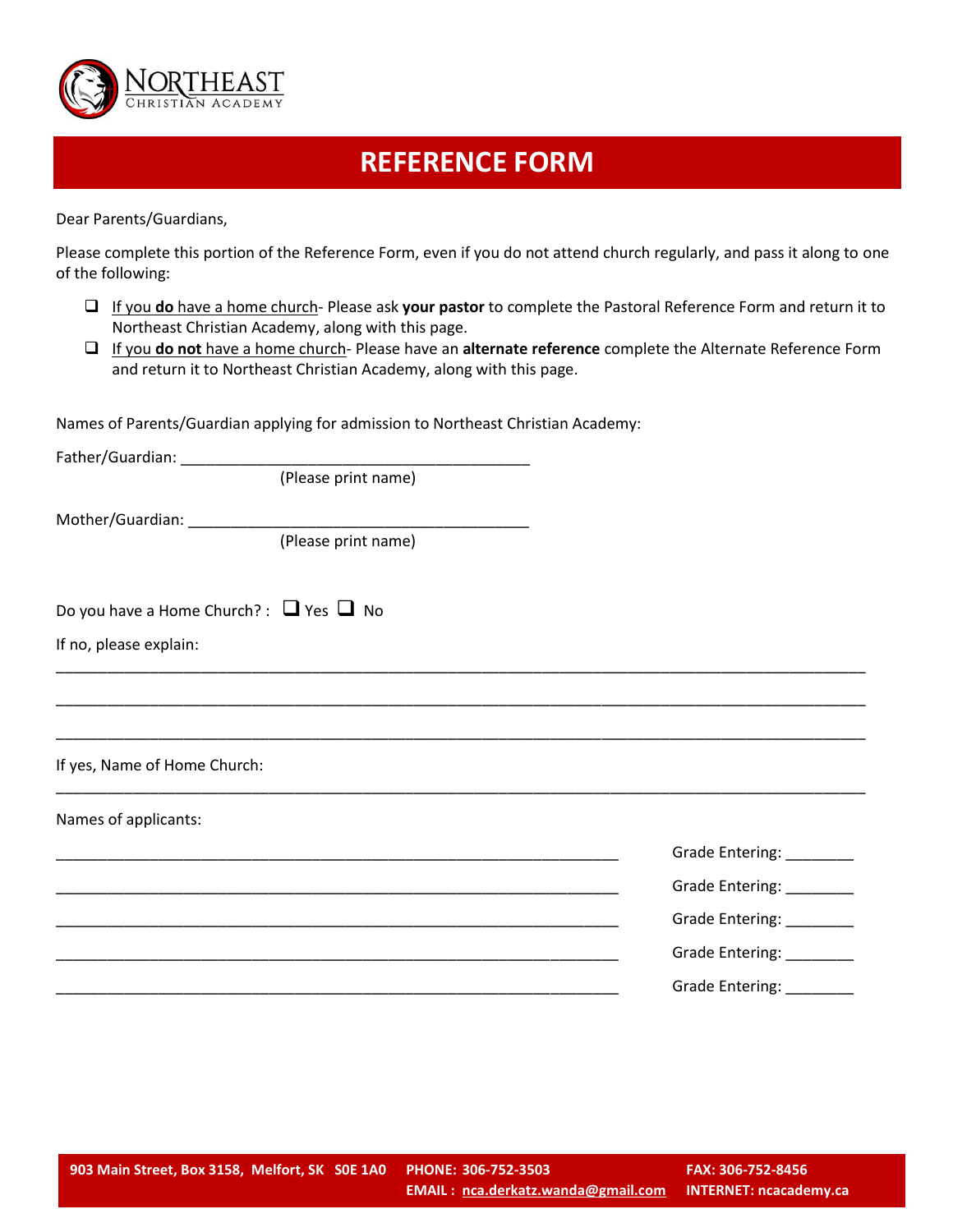

# **PASTORAL REFERENCE FORM**

#### PARENTS/GUARDIANS NAME(S): **with a set of the set of the set of the set of the set of the set of the set of the set of the set of the set of the set of the set of the set of the set of the set of the set of the set of the**

#### **STUDENTS' NAMES: \_\_\_\_\_\_\_\_\_\_\_\_\_\_\_\_\_\_\_\_\_\_\_\_\_\_\_\_\_\_\_\_\_\_\_\_\_\_\_\_\_\_\_\_\_\_\_\_\_\_\_\_\_\_\_\_\_\_\_\_\_\_\_\_\_\_\_\_\_\_\_\_\_**

#### **This section is to be completed by the Pastor**

#### Dear Pastor,

This family is applying for admission to Northeast Christian Academy. Please assist in this process by providing a reference regarding the church/faith journey of one or both parents/guardians. Thank you for your help as we seek to build His kingdom together.

| How long have you known the father/guardian?                 |               |     |
|--------------------------------------------------------------|---------------|-----|
| How long have you known the mother/guardian?                 |               |     |
| Does the father/guardian attend church on a regular basis?   | $\Box$ Yes    | No. |
| Does the mother/guardian attend church on a regular basis?   | $\Box$ Yes    | No. |
| Is the father/guardian regularly engaged in church ministry? | $\square$ Yes | No. |
| Is the mother/guardian regularly engaged in church ministry? | $\sqcap$ Yes  | No. |
| Do the named applicants attend church on a regular basis?    | Yes           | No. |

Is the family supportive of your ministries and work of the church? \_\_\_\_\_\_\_\_\_\_\_\_\_\_\_\_\_\_\_\_\_\_\_\_\_\_\_\_\_\_\_\_\_\_\_\_\_\_\_\_\_\_\_

Do you feel this family will be supportive of a Christ-Centred School? \_\_\_\_\_\_\_\_\_\_\_\_\_\_\_\_

In a few sentences, please share your thoughts about the faith commitment of the parent/guardian(s) of the applicants: \_\_\_\_\_\_\_\_\_\_\_\_\_\_\_\_\_\_\_\_\_\_\_\_\_\_\_\_\_\_\_\_\_\_\_\_\_\_\_\_\_\_\_\_\_\_\_\_\_\_\_\_\_\_\_\_\_\_\_\_\_\_\_\_\_\_\_\_\_\_\_\_\_\_\_\_\_\_\_\_\_\_\_\_\_\_\_\_\_\_\_\_\_\_\_\_\_\_

\_\_\_\_\_\_\_\_\_\_\_\_\_\_\_\_\_\_\_\_\_\_\_\_\_\_\_\_\_\_\_\_\_\_\_\_\_\_\_\_\_\_\_\_\_\_\_\_\_\_\_\_\_\_\_\_\_\_\_\_\_\_\_\_\_\_\_\_\_\_\_\_\_\_\_\_\_\_\_\_\_\_\_\_\_\_\_\_\_\_\_\_\_\_\_\_\_\_

\_\_\_\_\_\_\_\_\_\_\_\_\_\_\_\_\_\_\_\_\_\_\_\_\_\_\_\_\_\_\_\_\_\_\_\_\_\_\_\_\_\_\_\_\_\_\_\_\_\_\_\_\_\_\_\_\_\_\_\_\_\_\_\_\_\_\_\_\_\_\_\_\_\_\_\_\_\_\_\_\_\_\_\_\_\_\_\_\_\_\_\_\_\_\_\_\_\_ Any additional comments:  $\blacksquare$ \_\_\_\_\_\_\_\_\_\_\_\_\_\_\_\_\_\_\_\_\_\_\_\_\_\_\_\_\_\_\_\_\_\_\_\_\_\_\_\_\_\_\_\_\_\_\_\_\_\_\_\_\_\_\_\_\_\_\_\_\_\_\_\_\_\_\_\_\_\_\_\_\_\_\_\_\_\_\_\_\_\_\_\_\_\_\_\_\_\_\_\_\_\_\_\_\_\_ \_\_\_\_\_\_\_\_\_\_\_\_\_\_\_\_\_\_\_\_\_\_\_\_\_\_\_\_\_\_\_\_\_\_\_\_\_\_\_\_\_\_\_\_\_\_\_\_\_\_\_\_\_\_\_\_\_\_\_\_\_\_\_\_\_\_\_\_\_\_\_\_\_\_\_\_\_\_\_\_\_\_\_\_\_\_\_\_\_\_\_\_\_\_\_\_\_\_ Name of Pastor: \_\_\_\_\_\_\_\_\_\_\_\_\_\_\_\_\_\_\_\_\_\_\_\_\_\_\_\_\_\_\_\_\_\_\_\_ Church: \_\_\_\_\_\_\_\_\_\_\_\_\_\_\_\_\_\_\_\_\_\_\_\_\_\_\_\_\_\_\_\_ Pastor's Signature: \_\_\_\_\_\_\_\_\_\_\_\_\_\_\_\_\_\_\_\_\_\_\_\_\_\_\_\_\_\_\_\_\_\_

**Please fax/mail/scan the completed form and forward it directly to us. Our information is below:**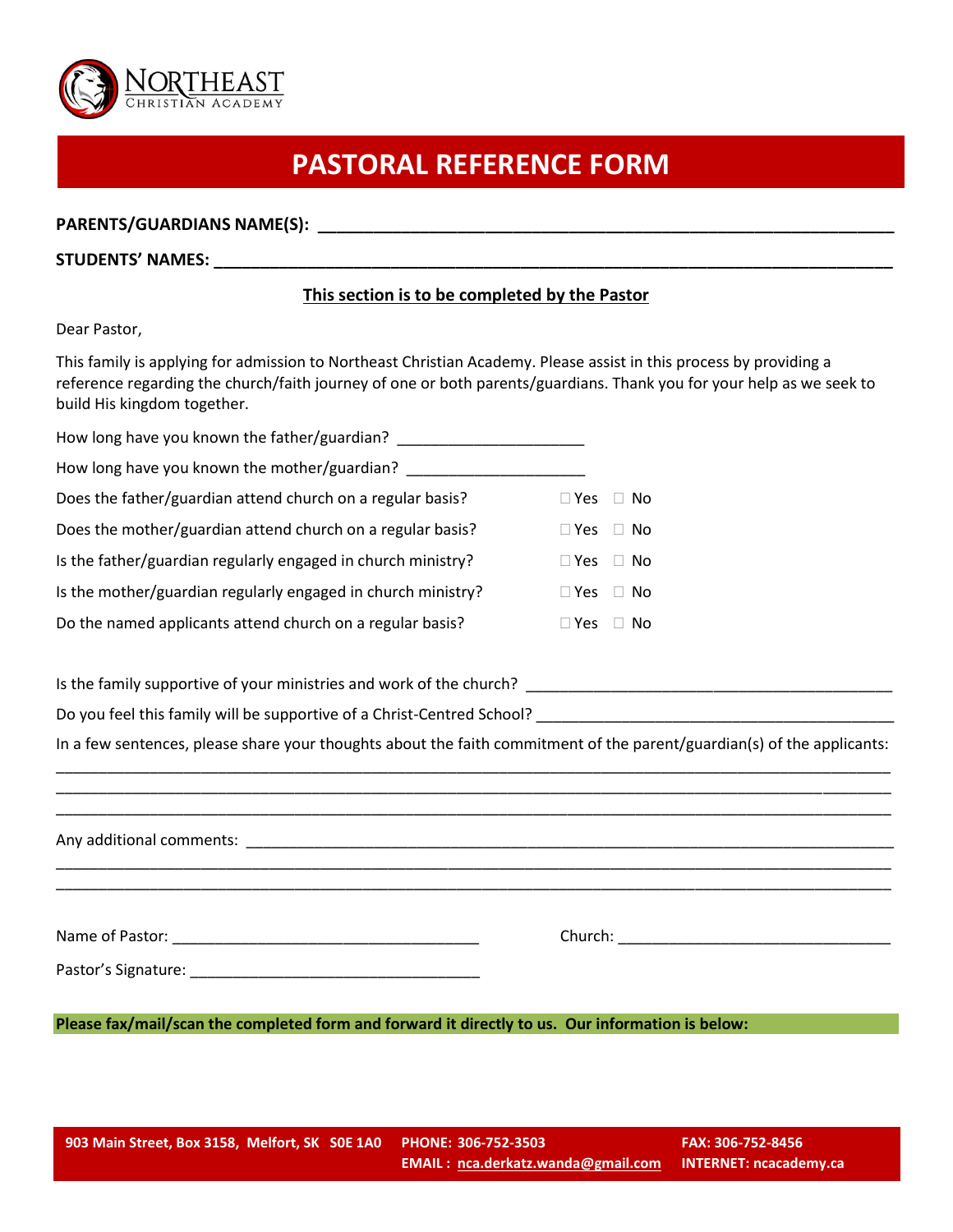

## **CHARACTER REFERENCE**

| Please provide a reference from one of the following:                                            |                                                                                                                                                                                                                                          |
|--------------------------------------------------------------------------------------------------|------------------------------------------------------------------------------------------------------------------------------------------------------------------------------------------------------------------------------------------|
| School Principal                                                                                 | $\Box$ Employer or Immediate Supervisor                                                                                                                                                                                                  |
| $\Box$ Member of Northeast Christian Fellowship Church                                           |                                                                                                                                                                                                                                          |
|                                                                                                  |                                                                                                                                                                                                                                          |
|                                                                                                  | (Please Print Clearly)                                                                                                                                                                                                                   |
|                                                                                                  |                                                                                                                                                                                                                                          |
|                                                                                                  |                                                                                                                                                                                                                                          |
|                                                                                                  |                                                                                                                                                                                                                                          |
|                                                                                                  | Do you feel this family would be supportive of a Christ-centered school?<br>Let under the same school of the supportive of a Christ-centered school?                                                                                     |
|                                                                                                  | <u> 1980 - Jan Barnett, mars ann an t-Amerikaansk ferske ferske ferske ferske ferske ferske ferske ferske ferske</u><br>Do you feel the applicants (students) would thrive in a Christ-centered school environment? ____________________ |
|                                                                                                  | Please provide a few sentences regarding the character of the mother/guardian: _______________________________                                                                                                                           |
|                                                                                                  | ,我们也不能在这里的时候,我们也不能在这里的时候,我们也不能在这里的时候,我们也不能会在这里的时候,我们也不能会在这里的时候,我们也不能会在这里的时候,我们也不能                                                                                                                                                        |
|                                                                                                  | Please provide a few sentences regarding the character of the father/guardian: _______________________________                                                                                                                           |
|                                                                                                  |                                                                                                                                                                                                                                          |
|                                                                                                  |                                                                                                                                                                                                                                          |
| Please fax/mail/scan the completed form and forward it directly to us. Our information is below: |                                                                                                                                                                                                                                          |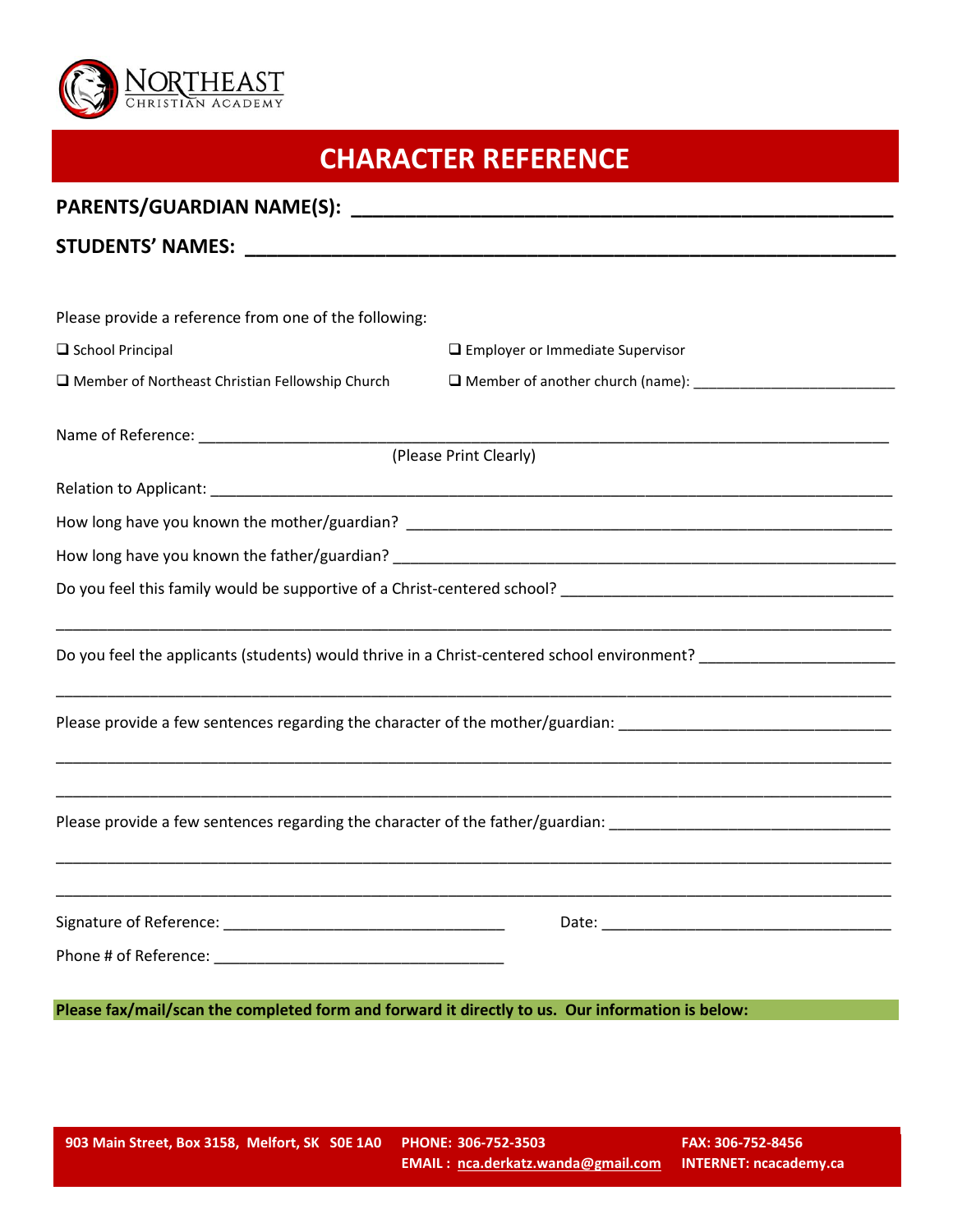

**Parent/Guardian Name(s): \_\_\_\_\_\_\_\_\_\_\_\_\_\_\_\_\_\_\_\_\_\_\_\_\_\_\_\_\_\_\_\_\_\_\_\_\_Date Registered: \_\_\_\_\_\_\_\_\_\_\_\_\_\_**

### **PART 1 – TUITION FEES**

#### **Tuition Fees**

| Number of Children enrolled | <b>Full Year Tuition</b> | Pay over 10 months<br>(September to June) | Pay over 12 Months<br>(September to August) |
|-----------------------------|--------------------------|-------------------------------------------|---------------------------------------------|
| 1 in Kindergarten           | \$1800                   | \$180                                     | \$150                                       |
| 1 in Grade 1-10             | \$2500                   | \$250                                     | \$208.50                                    |
| 2 in Grade K-10             | \$4200                   | \$420                                     | \$350                                       |
| 3 in Grade K-10             | \$5500                   | \$550                                     | \$460                                       |
| 4 in Grade K-10             | \$5900                   | \$590                                     | \$492                                       |
|                             | <b>Payment in Full</b>   | <b>10 Monthly Payments</b>                | 12 Monthly Payments                         |
| Select you payment plan:    | \$ ك                     | \$ ك                                      | \$ ك                                        |

 **\*If you enroll more than 4 children, add \$400/year for each additional child.** 

**\*For all other tuition calculations, please contact the NCA Office, or Pastor Paul Dubois \*Extracurricular Fees will be requested as needed**